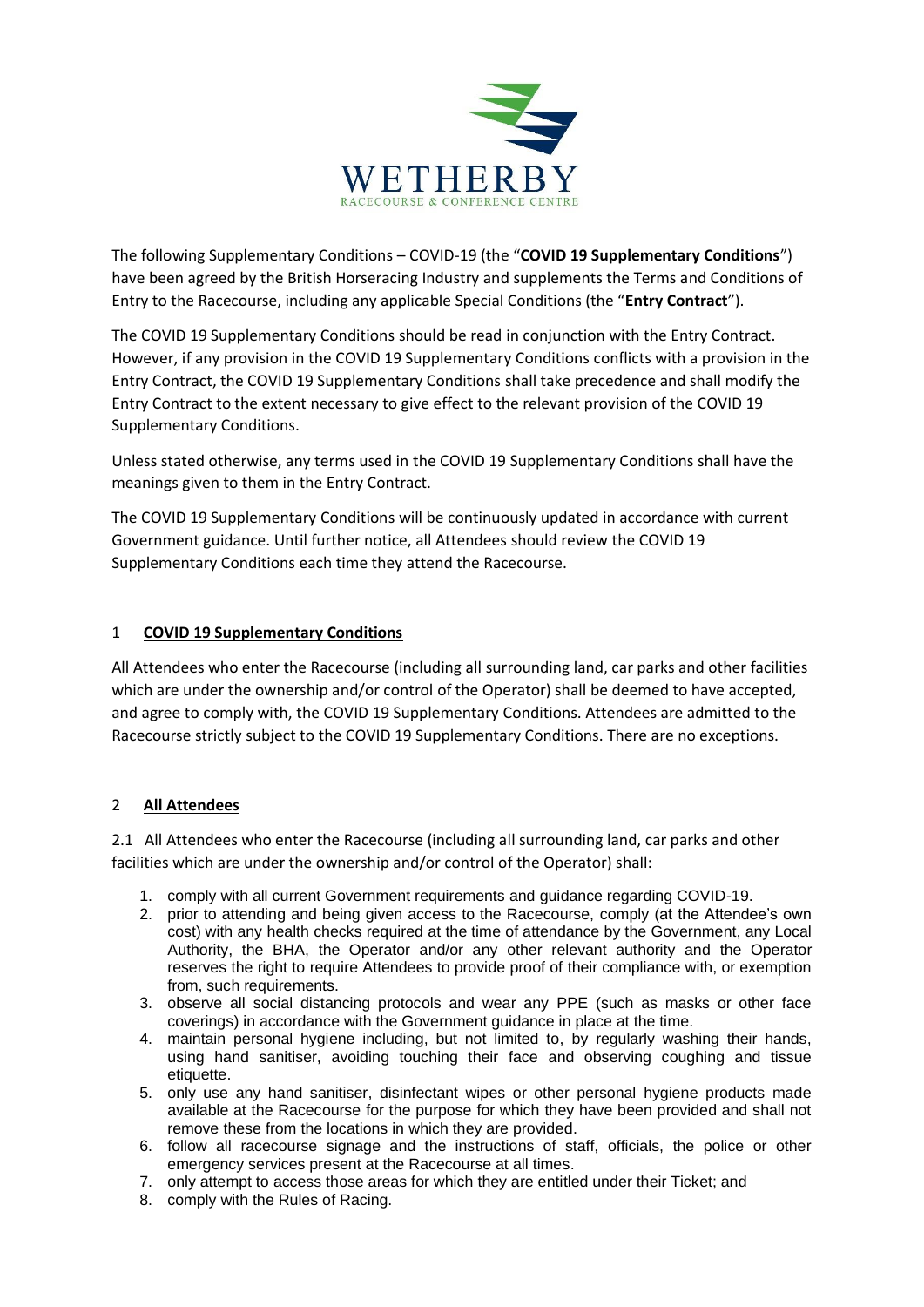### 3 **Attendees Entering the Racecourse other than as a Private Individual**

3.1 In addition to complying with Section 2, all Attendees who enter the Racecourse (including all surrounding land, car parks and other facilities which are under the ownership and/or control of the Operator) in any capacity other than as a private individual, shall:

- 1. comply with any training requirements required by the BHA and/or Operator prior to being given access to the Racecourse.
- 2. use, in the correct manner, any PPE identified as appropriate to their role.
- 3. wear required accreditation at all times.
- 4. only attempt to access those areas of the Racecourse for which they are accredited, and, in any event, the Attendee shall not enter any area of the Racecourse unless reasonably necessary for fulfilment of their role.
- 5. follow the instructions of all members of the Racecourse Executive and BHA Officials (including but not limited to the COVID-19 Officers).
- 6. maintain responsibility for disinfection of their own equipment in line with agreed procedures.
- 7. comply with all changes to operating procedures relevant to their role; and
- 8. leave the Racecourse immediately after the last race, or when the Attendee has completed their duties.

### 4 **Breaches of the COVID 19 Supplementary Conditions**

4.1 Any breach of the COVID 19 Supplementary Conditions will be reported to the Operator and the BHA Stewards. There will be a zero-tolerance approach to breaches of the COVID 19 Supplementary Conditions. In the event of any breach by an Attendee, in addition to any applicable sanctions set out in the Entry Contract:

- 1. the Operator (with the full support of the Racecourse Managing Executive and BHA Stewards) may immediately remove the Attendee from the Racecourse, regardless of the Attendee's role or status.
- 2. the BHA Stewards may take regulatory action against the Attendee in line with the powers available to them; and
- 3. the Attendee acknowledges that they may be liable to sanction from their employer or any organisation that is responsible for them.

4.2 Any individual who is ejected from the Racecourse for breaching the COVID 19 Supplementary Conditions may be unable to attend a fixture at the Racecourse or any other racecourse until further notice.

### 5 **Fixtures Cancelled or curtailed in relation to COVID-19**

5.1 In the event that a fixture for which you have a Ticket (other than a Badge or PASS Card) is cancelled due to legislation, government guidance or any other public health measures introduced to restrict the spread of COVID-19, you shall be entitled to a full refund for the price of your Ticket (including any relevant handling or booking fee).

5.2 To obtain a refund, the Ticket holder should send their Ticket with full address details, within 3 months of the date of the fixture to: Wetherby Racecourse, York Road, Wetherby, LS22 5EJ **OR** we will contact the Ticket holder using the contact details provided with their booking to arrange a refund. Refunds will be issued to the original payment method.

5.3 In the event that a fixture for which you have a Ticket is significantly curtailed or limited due to legislation, government guidance or any other public health measures introduced to restrict the spread of COVID-19, we may cancel your booking and you shall be entitled to a full refund for the price of your Ticket (including any relevant handling or booking fee).